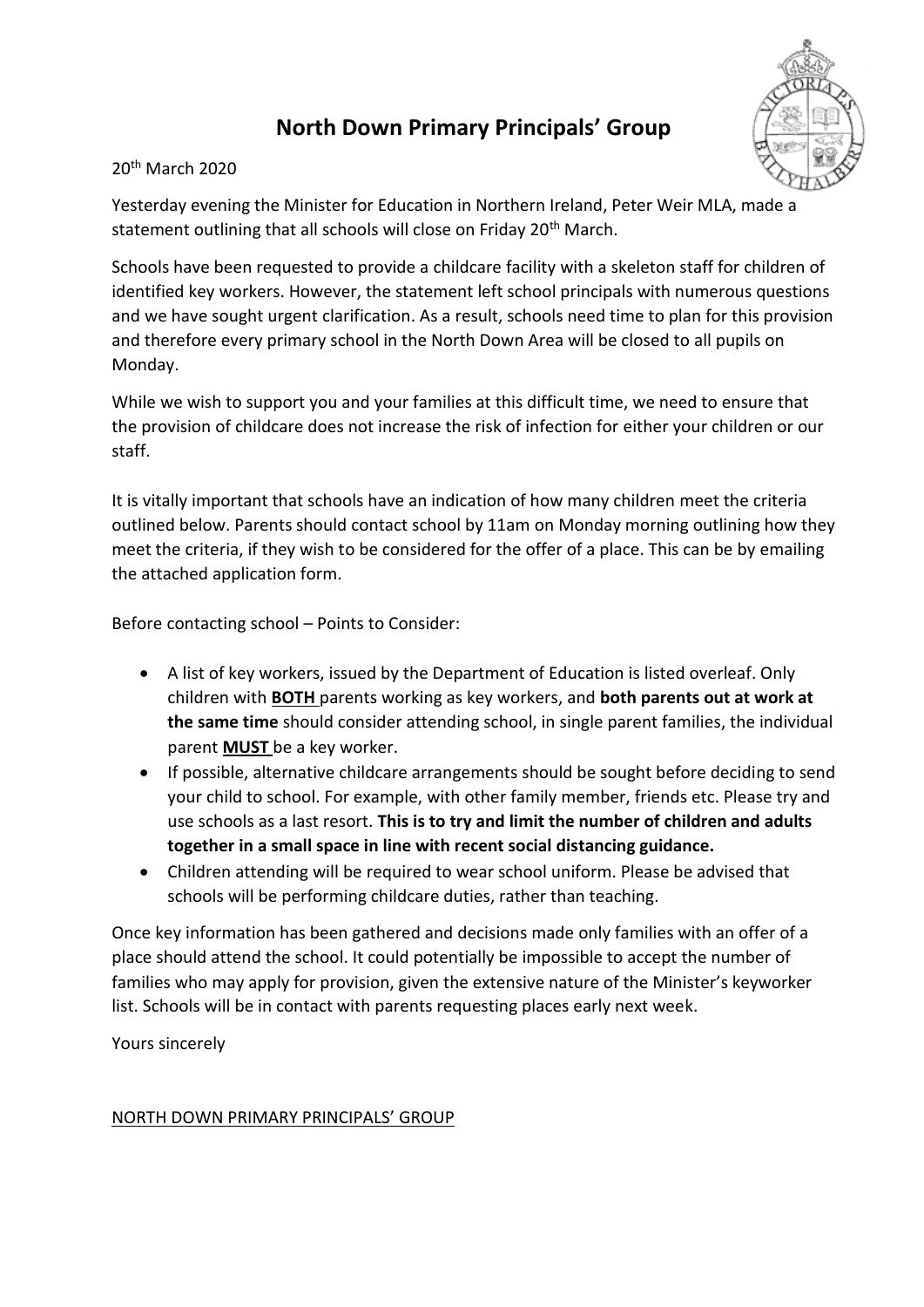## **LIST OF KEY WORKERS AS OUTLINED ON DOCUMENTATION ISSUED TO SCHOOLS ON 19TH MARCH 2020**

### **Please work with us to ensure that schools operate with a limited number of children and staff**

- Health and Social Care. This includes doctors, nurses, midwives, paramedics, social workers, home carers and staff required to maintain our health and social care sector
- Education and childcare. This includes nursery and teaching staff, non-teaching staff, social workers and those specialist education professionals who will remain active during the Covid-19 response
- Public safety and national security. This includes civilians and officers in the police (including key contractors), Fire and Rescue Service, prison service and other national security roles
- Transport. This will include those keeping air, water, road and rail transport modes operating during the Covid-19 response
- Utilities and Communication. This includes staff needed for oil, gas, electricity and water (including sewage) and primary industry supplies, to continue during the Covid-19 response, as well as key staff in telecommunications, post and delivery, services and waste disposal
- Food and other necessary goods. This includes those involved in food production, processing, distribution and sale, as well as those essential to the provision of other key goods (eg hygiene, medical etc)
- Key national and local government including those administrative occupations essential to the effective delivery of the Covid-19 response.